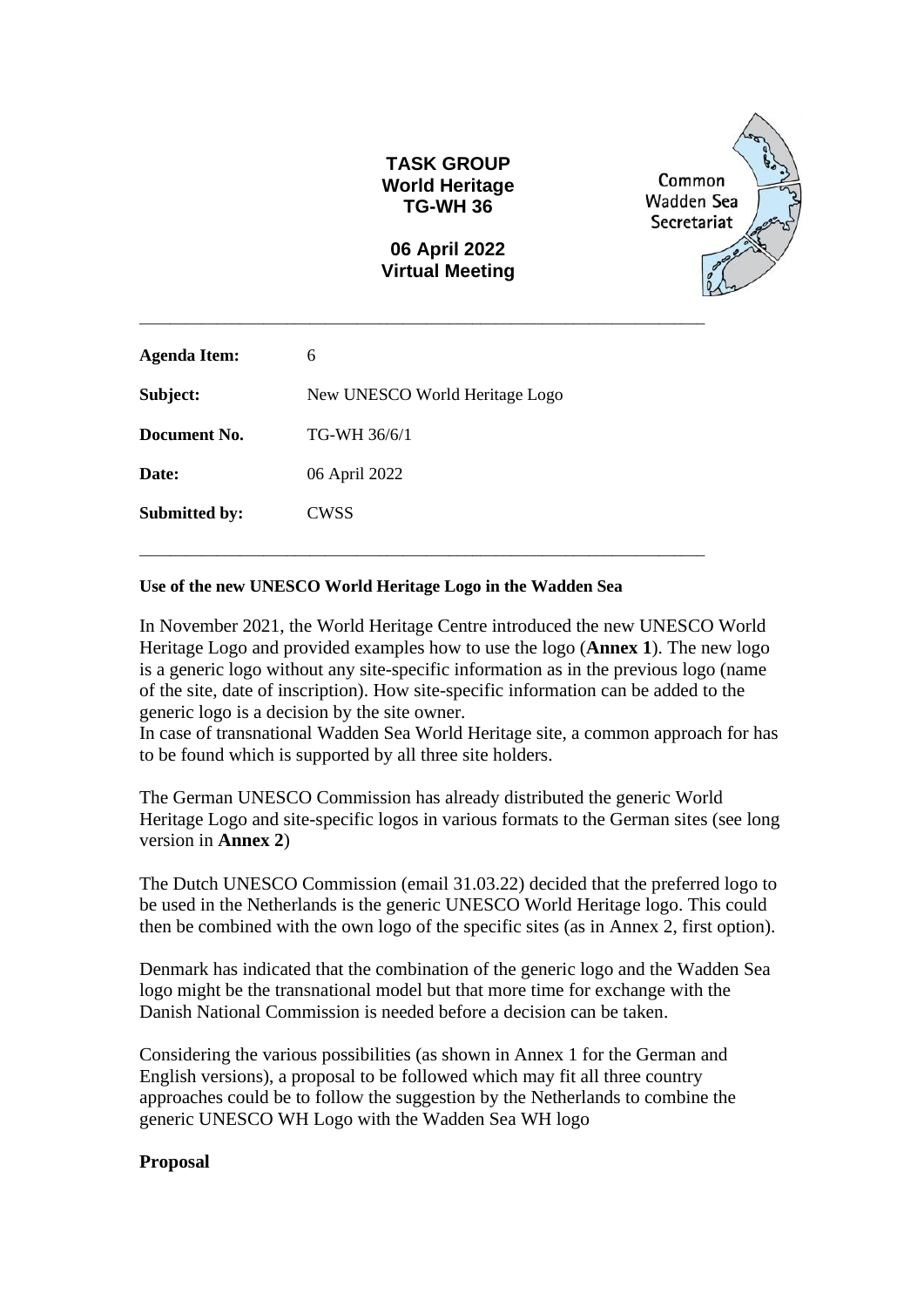The meeting is invited to discuss the possible option in order to decide on the logo combination as proposed by the Dutch UNESCO Commission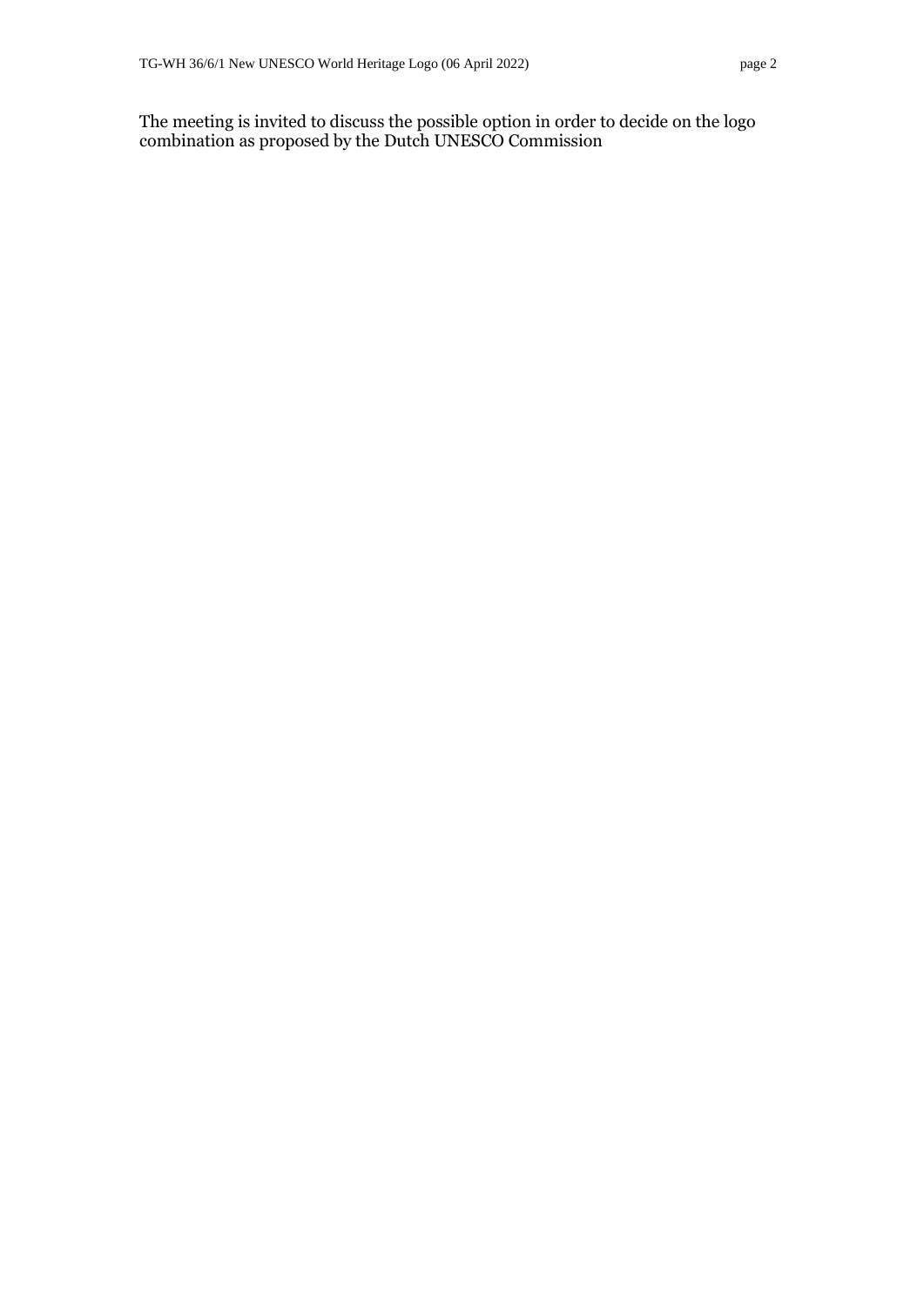## **Annex 1**

Letter of the World Heritage Centre on the new generic World Heritage Logo and examples for site specific use